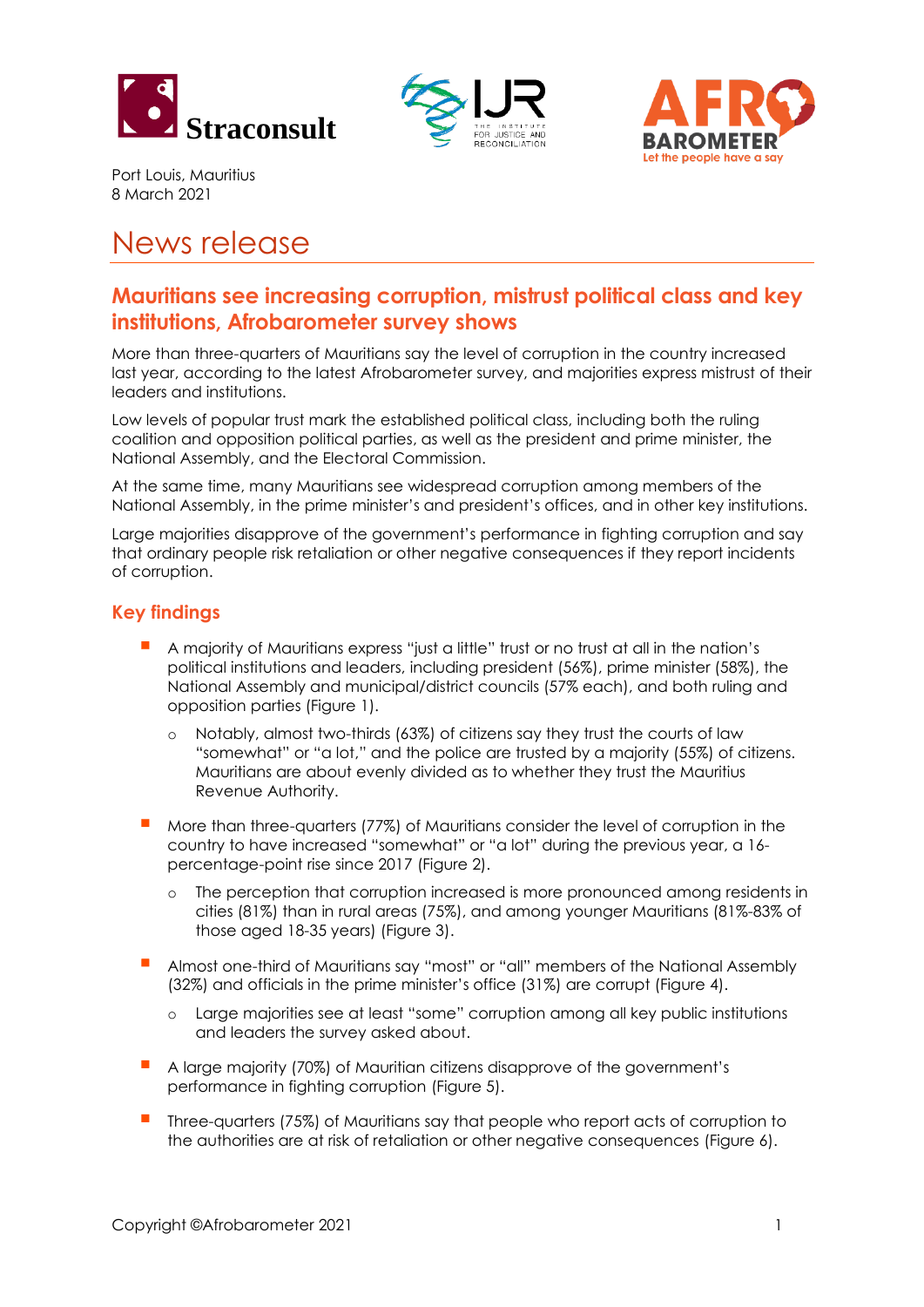

o Risk of retaliation is less widely perceived among urban residents (69%), citizens with post-secondary education (68%), and those who are economically well off (66% among those with no lived poverty) (Figure 7).

#### **Afrobarometer survey**

Afrobarometer is a pan-African, nonpartisan survey research network that provides reliable data on African experiences and evaluations of democracy, governance, and quality of life. Seven rounds of surveys were completed in up to 38 countries between 1999 and 2018. Round 8 surveys in 2019/2021 are planned in at least 35 countries. Afrobarometer conducts face-to-face interviews in the language of the respondent's choice with nationally representative samples.

The Afrobarometer team in Mauritius, led by Straconsult Ltd., interviewed 1,200 adult Mauritians in November 2020. A sample of this size yields country-level results with a margin of error of +/-3 percentage points at a 95% confidence level. Previous surveys have been conducted in Mauritius in 2012, 2014, and 2017.

## **Charts**



#### **Figure 1: Trust in public leaders and institutions** | Mauritius| 2020

*Respondents were asked: How much do you trust each of the following, or haven't you heard enough about them to say?*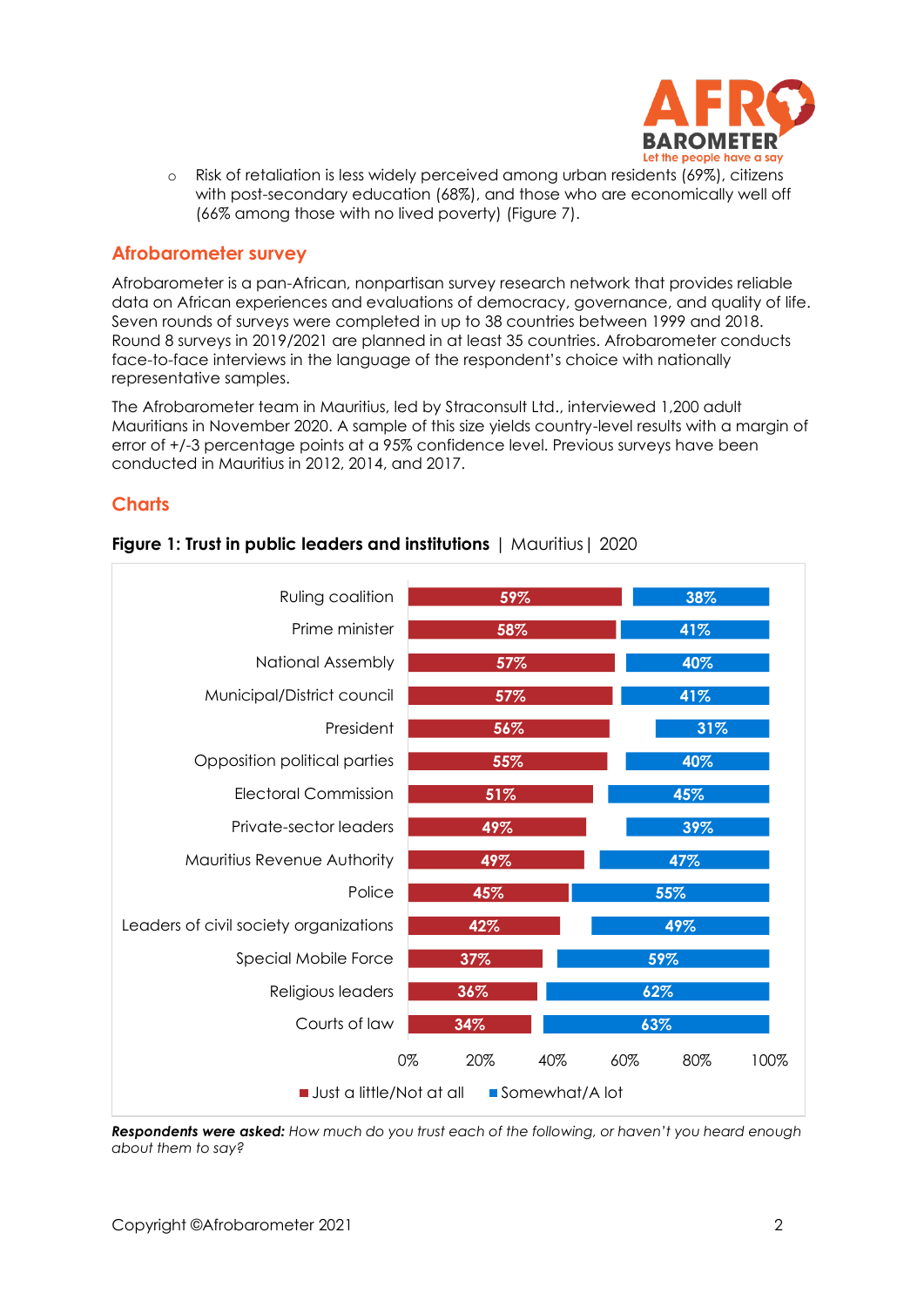



**Figure 2: Perceived change in level of corruption** | Mauritius | 2014-2020

*Respondents were asked: In your opinion, over the past year, has the level of corruption in this country increased, decreased, or stayed the same?* 





*Respondents were asked: In your opinion, over the past year, has the level of corruption in this country increased, decreased, or stayed the same? (% who say "increased somewhat" or "increased a lot")*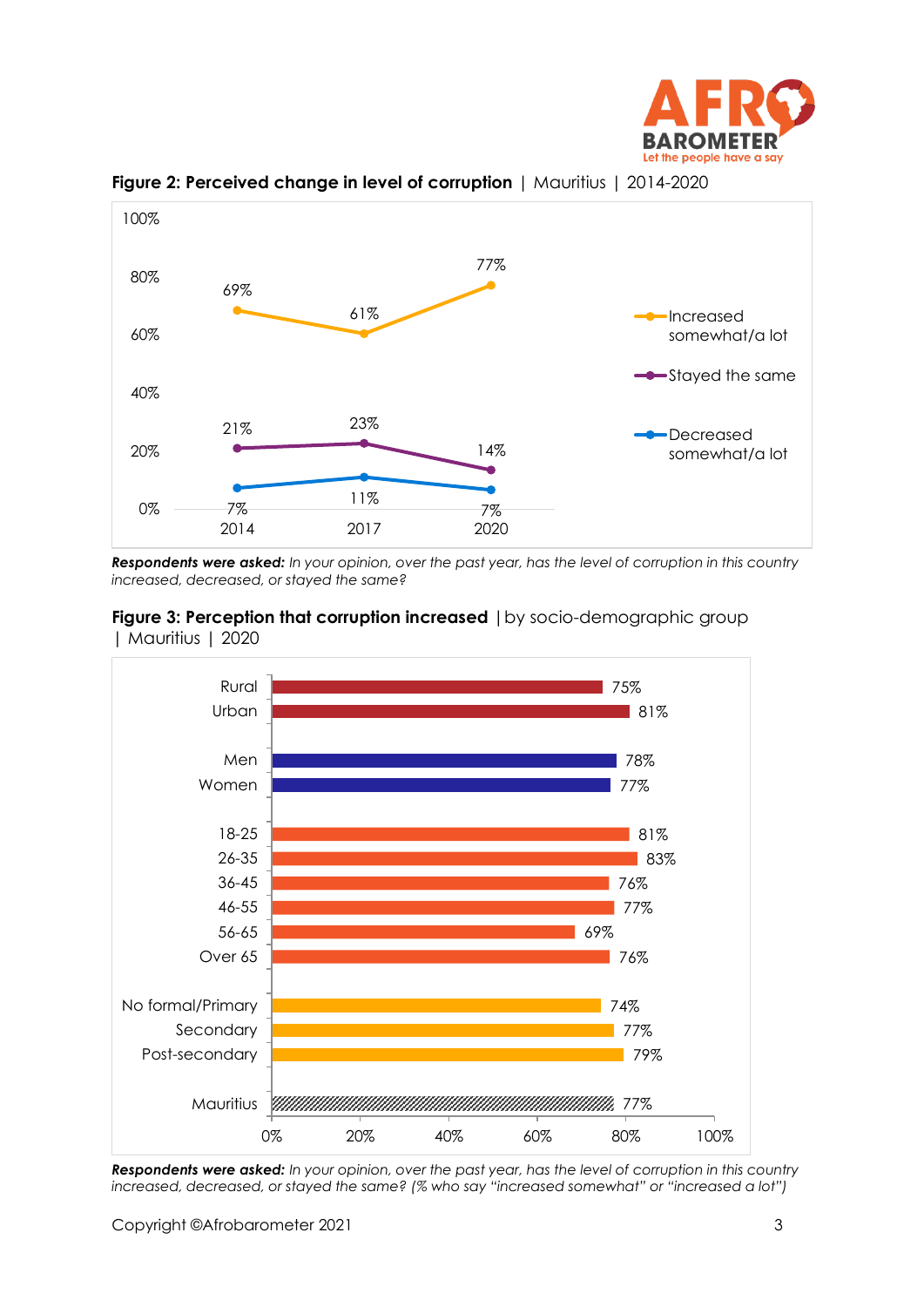

## **Figure 4: Involvement in corruption** | Mauritius | 2020



*Respondents were asked: How many of the following people do you think are involved in corruption, or haven't you heard enough about them to say?* 





*Respondents were asked: How well or badly would you say the current government is handling the following matters, or haven't you heard enough to say: Fighting corruption in government?*